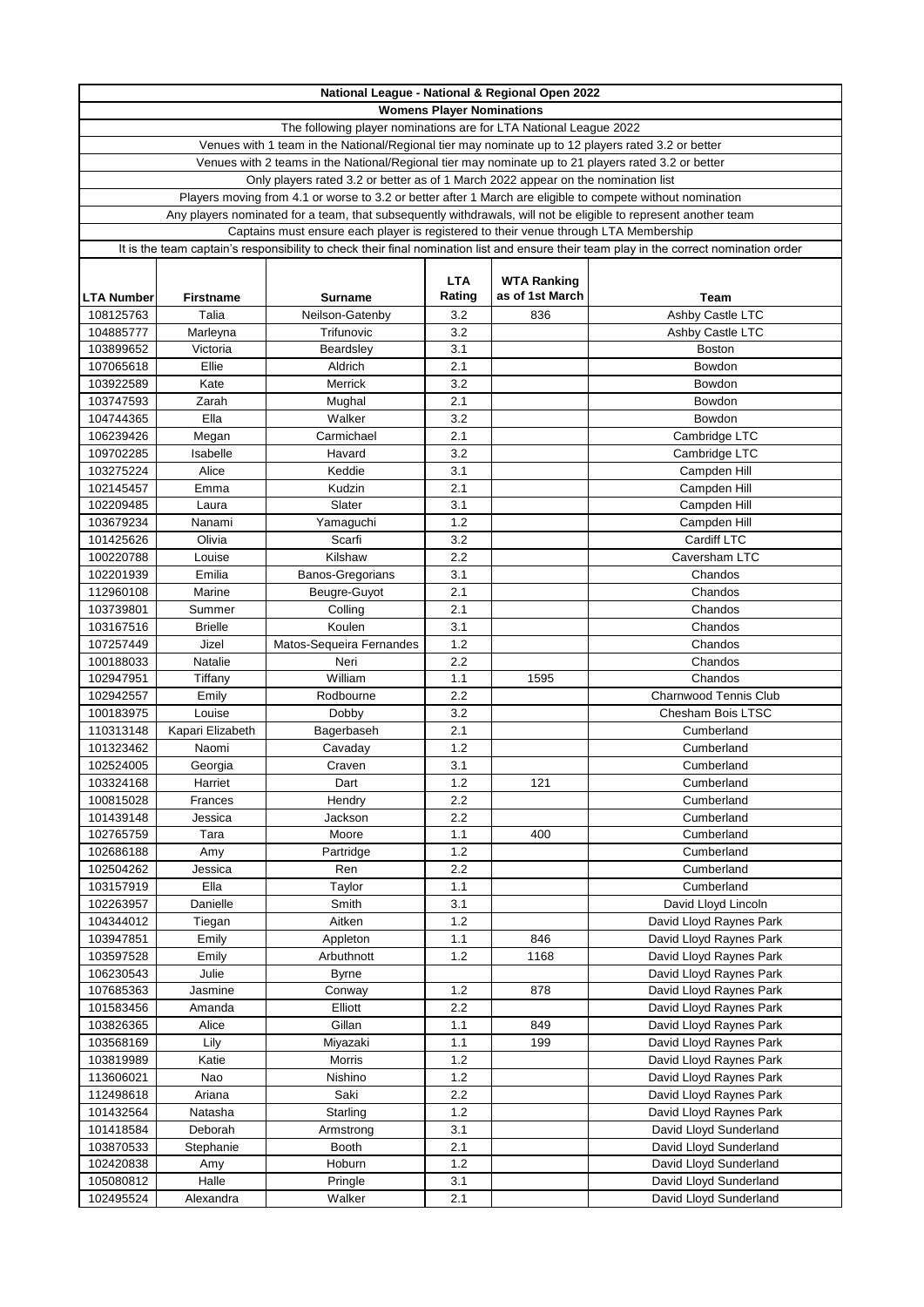| 103732577 | Emma             | Wilson          | 1.1 |      | David Lloyd Sunderland              |
|-----------|------------------|-----------------|-----|------|-------------------------------------|
| 101349074 | Anna             | Sharp           | 3.2 |      | East Dorset LTC                     |
| 102578976 | Alicia           | Barnett         | 1.1 | 564  | East Gloucestershire                |
| 102504759 | Laura            | Eales           | 2.2 |      | <b>East Gloucestershire</b>         |
| 103133081 | Charlotte        | Russell         | 1.2 |      | East Gloucestershire                |
| 108582573 | Lucia            | Cassidy         | 3.1 |      | <b>Edgbaston Priory Club</b>        |
| 106205103 | Adeola           | Greatorex       | 3.1 |      | <b>Edgbaston Priory Club</b>        |
|           |                  |                 | 1.2 |      |                                     |
| 101261043 | Natasha          | Hillyer         |     |      | <b>Edgbaston Priory Club</b>        |
| 105388874 | Mary             | Hoggard         | 2.2 |      | <b>Edgbaston Priory Club</b>        |
| 107710271 | Tabitha          | Holmes          | 2.1 |      | <b>Edgbaston Priory Club</b>        |
| 107263457 | Paulina          | Jurkowska       | 3.2 |      | <b>Edgbaston Priory Club</b>        |
| 103913428 | Kate             | Malazonia       | 3.2 |      | <b>Edgbaston Priory Club</b>        |
| 104164378 | Tamara           | Malazonia       | 1.2 |      | <b>Edgbaston Priory Club</b>        |
| 104315578 | Mae              | Mccutcheon      | 1.2 |      | <b>Edgbaston Priory Club</b>        |
| 100340973 | Leyla            | Ogan            | 2.1 |      | <b>Edgbaston Priory Club</b>        |
| 105661375 | Madison          | Rumney          | 2.1 |      | <b>Edgbaston Priory Club</b>        |
| 103879481 | Summer           | Yardley         | 1.2 |      | Edgbaston Priory Club               |
| 106618173 | Jemma            | Cave            | 3.1 |      | Hale LTC                            |
| 107689408 | Phoebe           | Mitchell        | 3.2 |      | Hale LTC                            |
| 101247551 | Samantha         | Murray Sharan   | 1.1 | 277  | Hale LTC                            |
| 107797907 | Amelie           | <b>Brooks</b>   | 3.1 |      | Halton                              |
|           |                  | Chidwick        | 1.2 |      |                                     |
| 104291916 | Gabby            |                 |     |      | Halton                              |
| 108622331 | Millie           | Day             | 3.2 |      | Halton                              |
| 102109664 | Lereesa          | Easterbrook     | 2.2 |      | Halton                              |
| 106371887 | Chloe            | Elliott         | 2.1 |      | Halton                              |
| 103021162 | Emma             | Hurst           | 1.2 |      | Halton                              |
| 100055913 | Jemima           | King            | 3.2 |      | Halton                              |
| 101276253 | Francesca        | Kinsella        | 3.1 |      | Halton                              |
| 105708633 | Isabelle         | Marshall        | 1.1 |      | Halton                              |
| 111747734 | Scarlett         | Perkins         | 3.2 |      | Halton                              |
| 103749355 | Anna             | Popescu         | 1.2 | 1446 | Halton                              |
| 103627198 | Laura            | Sainsbury       | 1.1 |      | Halton                              |
| 103778553 | Georgie          | Walker          | 2.1 |      | Harpenden LTC                       |
| 101015984 | Ali              | <b>Blackett</b> | 3.1 |      | Kings                               |
| 113544123 | Lauren           | English         | 1.2 |      | Kings                               |
| 101374885 |                  | Forward         | 3.2 |      | Kings                               |
|           | Lucy             |                 |     |      |                                     |
| 113728438 | Anna             | Garcia Escola   |     |      | Kings                               |
| 106711135 | Edie             | Hammond         | 3.2 |      | Kings                               |
| 106394548 | Katya            | Saint           | 3.1 |      | Kings                               |
| 102264805 | Emily            | Crowe           | 2.2 |      | Lady Bay                            |
| 110002811 | Angela           | Halton          | 3.1 |      | Lady Bay                            |
| 103944715 | Esther           | Jones           | 3.2 |      | Lady Bay                            |
| 103851513 | Georgia          | Lawson          | 3.2 |      | Lady Bay                            |
| 103882361 | Elizabeth        | Massie          | 1.2 |      | Lady Bay                            |
| 103667564 | Dominique-Chante | Mclean          | 3.1 |      | Lady Bay                            |
| 104703112 | Ceire            | <b>Mullins</b>  | 3.1 |      | Lady Bay                            |
| 106169875 | Abigail          | Wilkin          | 3.1 |      | Lady Bay                            |
| 103337627 | Jennifer         | Gadsby          | 3.1 |      | Leicestershire Tennis & Squash Club |
| 110454887 | Adina            | Ardeleanu       | 2.1 |      | Manchester Northern                 |
| 106634916 | Jessica          | Doerr           | 3.1 |      | Manchester Northern                 |
| 103119928 | Louise           | Holtum          | 1.2 |      | Manchester Northern                 |
|           |                  |                 |     |      |                                     |
| 102709064 | Danielle         | Pym             | 3.2 |      | Manchester Northern                 |
| 104835974 | Holly            | Staff           | 1.1 |      | Manchester Northern                 |
| 104222621 | Jessica          | Zeynel          | 2.2 |      | Manchester Northern                 |
| 105042862 | Regi             | Ristic-North    | 3.2 |      | Manor Park                          |
| 104432894 | Aziza            | Aubin           | 3.1 |      | Maresfield LTC                      |
| 103134491 | Helen            | Clements        | 3.2 |      | Maresfield LTC                      |
| 102473878 | Dominique        | Covington       | 2.2 |      | Maresfield LTC                      |
| 102414685 | Kyria            | Dunford         | 2.2 |      | Maresfield LTC                      |
| 104441545 | Evelyn           | Kilsby          | 3.1 |      | Maresfield LTC                      |
| 102307942 | Meryl            | <b>Bird</b>     | 3.2 |      | Queen's Club                        |
| 101502172 | Philippa         | Coates          | 3.1 |      | Queen's Club                        |
| 102421307 | Jennifer         | Ren             | 3.1 |      | Queen's Club                        |
| 109148248 | Senka            | Softic          | 2.1 |      | Queen's Club                        |
| 112168334 | Julia            | Van Rosendael   | 3.1 |      | Queen's Club                        |
|           |                  |                 |     |      |                                     |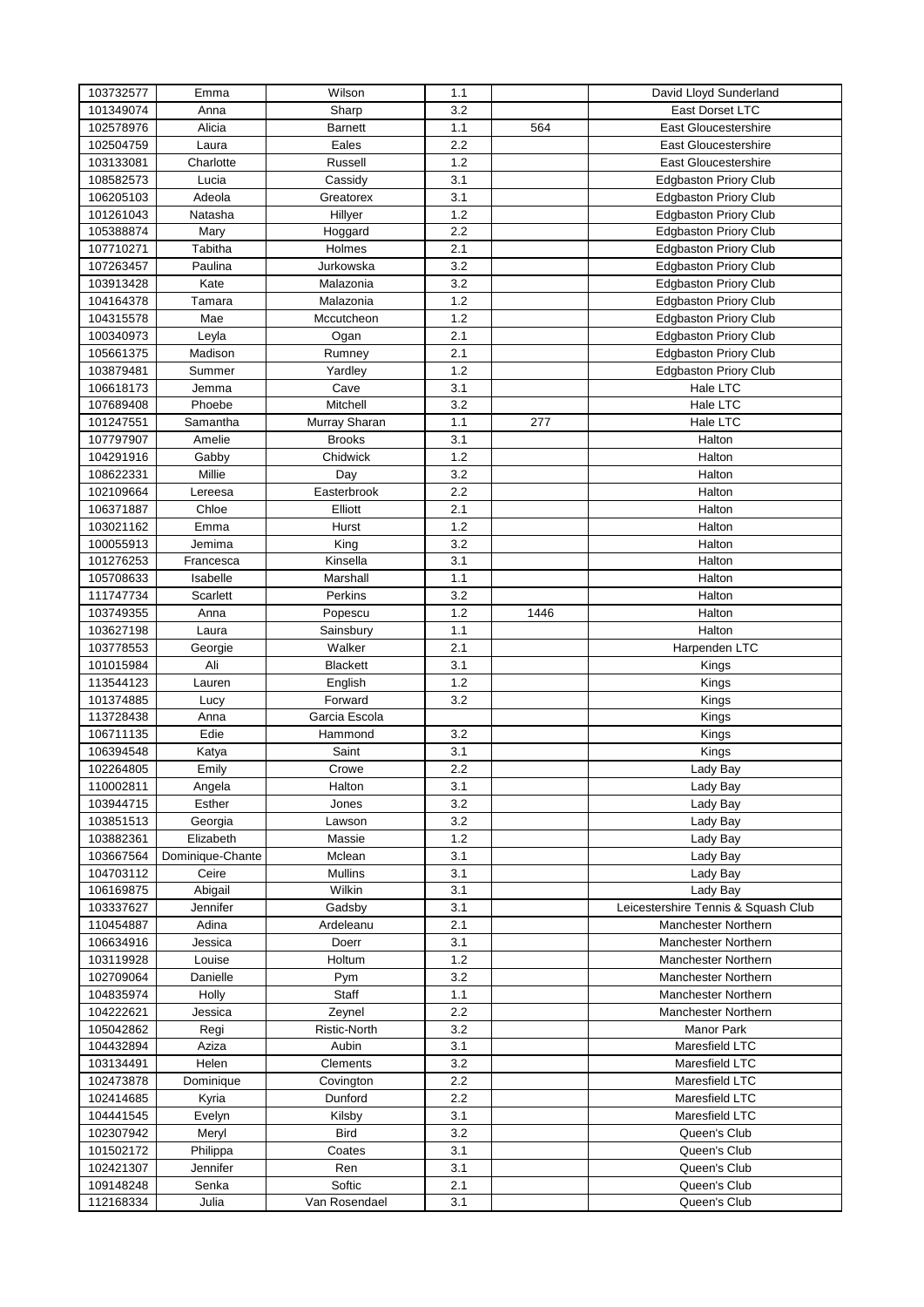| 103879432 | Imogen         | Sinclair         | 3.1     |      | Redditch TC                 |
|-----------|----------------|------------------|---------|------|-----------------------------|
| 101632787 | Lucy           | Brown            | 2.2     |      | Roehampton Club             |
| 103306683 | Freya          | Christie         | 1.1     | 599  | Roehampton Club             |
| 108037907 | Stephanie      | Cornish          | 2.1     |      | Roehampton Club             |
| 101387428 | Laura          | Deigman          | 2.1     |      | Roehampton Club             |
| 102390325 | Beth           | Grey             | 1.1     | 313  | Roehampton Club             |
| 102589689 | Pippa          | Horn             | 1.2     |      | Roehampton Club             |
| 108579039 | Isabelle       | Lacy             | 2.2     |      | Roehampton Club             |
| 102918862 | Olivia         | Nicholls         | 1.1     |      | Roehampton Club             |
| 101119607 | Katie          | O'Brien          | 1.1     |      | Roehampton Club             |
| 106738048 | Oriana         | Parkins-Godwin   | 2.1     |      | Roehampton Club             |
| 113679071 | Anastasia      | Rentouli         | 2.2     |      | Roehampton Club             |
| 107310489 | Rosie          | Speed            | 3.2     |      | Roehampton Club             |
| 107040827 | Dascha         | <b>Brazier</b>   | 3.1     |      | St Albans                   |
| 108637683 | Marelie        | Raath            | 3.1     |      | St Albans                   |
| 106066337 | Aleksandra     | Rychlewska       | 3.2     |      | St Albans                   |
| 103340842 | Abigail        | Amos             | 2.1     |      | Sutton Tennis & Squash Club |
| 102614406 | Soumeya        | Anane            | 3.2     |      | Sutton Tennis & Squash Club |
| 105677979 | Lara           | Bakhaya          | 2.1     |      | Sutton Tennis & Squash Club |
| 104964928 | Danielle       | Daley            | 1.1     |      | Sutton Tennis & Squash Club |
| 107476869 | Danielle       | Hack             | 1.1     |      | Sutton Tennis & Squash Club |
| 113385221 | Gabriela       | Knutson          | 1.1     | 767  | Sutton Tennis & Squash Club |
| 102495456 | Jodie Annie    | Lawrence-Taylor  | 2.1     |      | Sutton Tennis & Squash Club |
| 108273115 | Giulia         | Lesa             | 3.2     |      | Sutton Tennis & Squash Club |
| 106137557 | Andre          | Lukosiute        | 1.2     | 1136 | Sutton Tennis & Squash Club |
| 105998621 | Eliz           | Maloney          | 1.1     | 635  | Sutton Tennis & Squash Club |
| 104353956 | Nadia          | Rawson           | 1.1     |      | Sutton Tennis & Squash Club |
| 113673562 | Katarina       | Stresnakova      | 1.1     | 1241 | Sutton Tennis & Squash Club |
| 100585225 | Natalie        | Ackland          | 2.2     |      | Taunton                     |
| 104489542 | Amelia         | Davies           | 3.2     |      | Taunton                     |
| 105685034 | Annabelle      | Davis            | 1.2     |      | Taunton                     |
| 106176505 | Francesca      |                  | 1.2     |      | Taunton                     |
| 105802792 | Jessica        | Davis<br>Hill    | 2.1     |      | Taunton                     |
| 104268142 |                |                  | 3.1     |      | Taunton                     |
|           | Bethany        | Lacey            | 3.2     |      |                             |
| 102382858 | Zoe<br>Caitlin | Leach            | 3.2     |      | Taunton<br>Taunton          |
| 107509157 | Nirva          | Mcloughlin       | 2.2     |      |                             |
| 104249357 |                | Patel            |         |      | Taunton                     |
| 105141543 | Grace          | Piper            | 1.1     |      | Taunton                     |
| 100107145 | Julie          | Sinkins          | 2.2     |      | Taunton                     |
| 106483555 | Aimee          | <b>Bromfield</b> | 3.2     |      | The Connaught Club          |
| 106259908 | Natalie        | Wagner           | 3.1     |      | The Connaught Club          |
| 111264112 | loana          | <b>Buzelan</b>   | 3.2     |      | The Wimbledon Club          |
| 100944712 | Catherine      | Gunn             | 2.2     |      | The Wimbledon Club          |
| 101319039 | Laura          | Morrill          | 2.2     |      | The Wimbledon Club          |
| 101378425 | Laura          | Peterzan         | 3.2     |      | The Wimbledon Club          |
| 103880837 | Charlotte      | Peckover         | 3.2     |      | <b>Warwick Boat Club</b>    |
| 104340238 | Petra          | Sedova           | 3.2     |      | Weald                       |
| 100909901 | Sarah          | Wright           | 2.1     |      | West Bridgford Tennis Club  |
| 104774706 | Esther         | Adeshina         | 1.1     |      | <b>West Hants</b>           |
| 103876773 | Freya          | Davies           | 1.2     |      | <b>West Hants</b>           |
| 107321245 | Mollie         | Edge             | 3.2     |      | <b>West Hants</b>           |
| 104989094 | Charlotte      | Howard           | 1.2     |      | <b>West Hants</b>           |
| 103923126 | Lauryn         | John-Baptiste    | 2.2     | 1019 | <b>West Hants</b>           |
| 101544584 | Taro           | Keens            | 2.1     |      | <b>West Hants</b>           |
| 106354274 | Annabelle      | Lammas           | 2.2     |      | <b>West Hants</b>           |
| 105983848 | Aisling        | Mcgrane          | 2.1     |      | <b>West Hants</b>           |
| 104237201 | Erin           | Richardson       | 1.2     |      | West Hants                  |
| 104760693 | Hannah         | Smith            | 1.2     |      | West Hants                  |
| 103140636 | Amelia         | Stuart           | $2.2\,$ |      | <b>West Hants</b>           |
| 105188466 | Abbie          | Tyler            | 2.1     |      | West Hants                  |
| 102062886 | Ceara          | Howey            | 3.2     |      | Westside LTC                |
| 104771591 | Victoria       | Subev            | 2.1     |      | Westside LTC                |
| 104605991 | Crystal        | Sutar            | 3.1     |      | Westside LTC                |
| 108587406 | Jemimah        | Choi             | 3.2     |      | Widnes                      |
| 105067871 | Amy            | Griffiths        | 3.1     |      | Widnes                      |